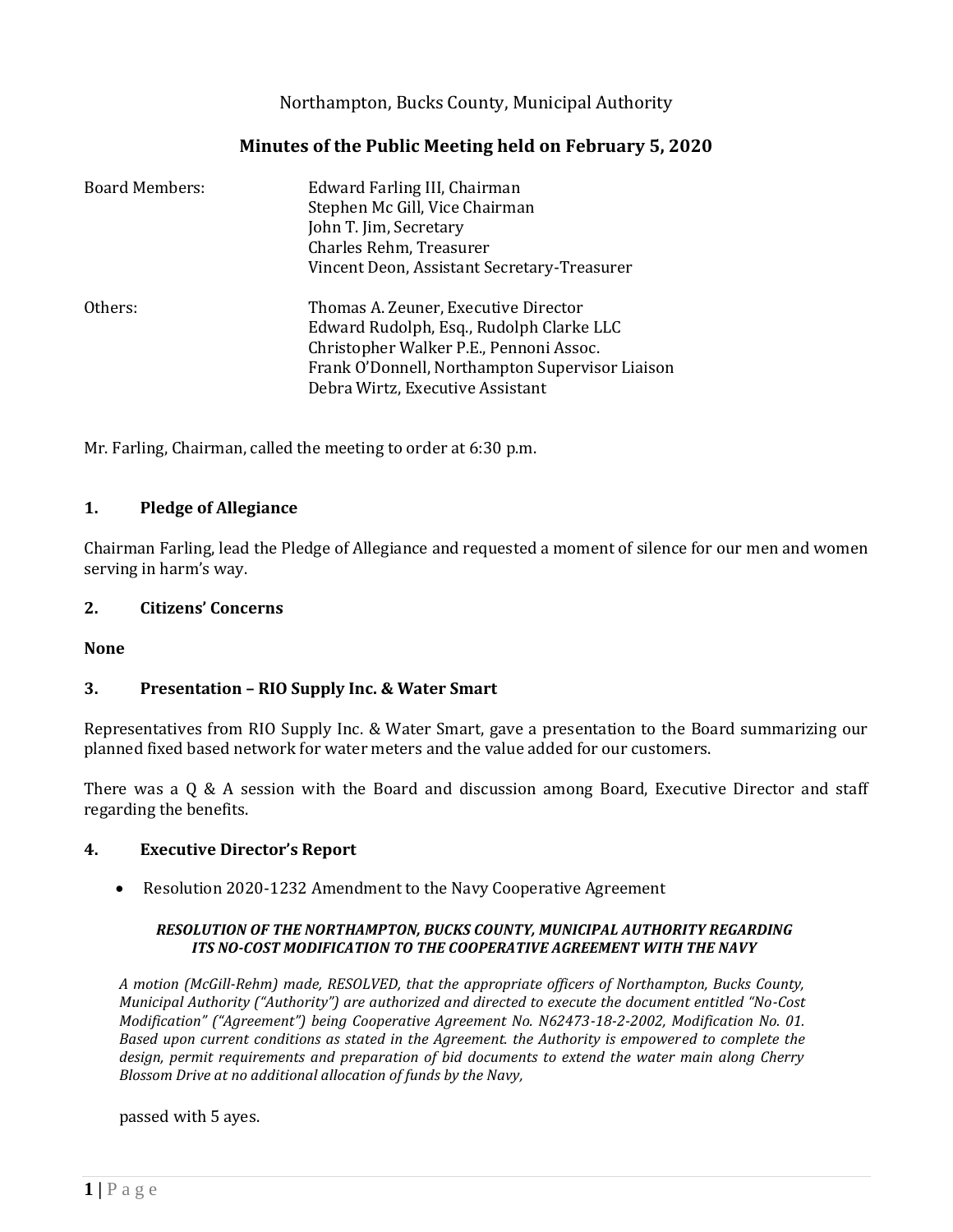• Resolution 2020-1233 Amending Rates, Rules & Regulations – Beauty Shops

#### *RESOLUTION OF THE NORTHAMPTON, BUCKS COUNTY, MUNICIPAL AUTHORITY REVISING ITS EDU COMPUTATION FOR A BEAUTY SHOP IN ITS RATES, RULES AND REGULATIONS*

*WHEREAS, the Northampton, Bucks County, Municipal Authority (hereinafter referred to as "Authority") has adopted its "Rates, Rules and Regulations" as amended from time to time by Resolution No. 540; and*

*WHEREAS, the Authority, from time to time, finds it necessary to revise its Rules; and*

*WHEREAS, the Authority has re-evaluated its estimated water usage for the purpose of computing EDUs as set forth in Article V, Section 3(G) of the Rules in reference to "Beauty Shop"; and*

*NOW, THEREFORE, BE IT RESOLVED, that the EDU computation of a Beauty Shop under Article V. Section 3(G) of the Rules is revised and amended and set forth below:*

*Type of Non-Residential Use Estimated Water Use Beauty Shop 25 gals. Per day per chair*

passed with 5 ayes.

## **5. Approval of the Minutes of January 15, 2020**

A motion (McGill-Farling) made to approve the Minutes of January 15, 2020 passed with 5 ayes.

## **6. Check Requisitions / Accounts Payable**

A motion (Rehm-McGill) adopting the following resolution/s passed 5 with ayes.

## **Requisition No. 2192** dated 01/22/2020 in the amount of \$389,033.35

The major item paid under **Requisition No. 2192** are as follows: BCWSA - Water - \$163,755.15; Bee Bergvall & Co. - \$8,400.00; Cues - \$2,145.57; G & G Electric Construction - \$8,400.00; Gannett Fleming Co. - \$1,900.00; Hajoca Corp. - \$5,146.40; Independence Blue Cross - \$10,175.36; JH Shanahan - \$5,757.00; Karl Hops Inc. - \$1,107.06; M.J. Reider Assoc. - \$1,265.00; Pennoni Assoc. Inc. - \$40,569.27; Red Wing Business- \$1,190.79; RIO Supply Inc. - \$25,881.85; Teamster Health & Welfare Fund - \$17,377.03; Rudolph Clarke LLC - \$14,285.00 and \$75,000.00 for payroll.

## **Requisition No. 2193** dated 02/05/2020 in the amount of \$935,225.79

The major items paid under **Requisition No. 2193** are as follows: Aflac - \$1,082.70; Analytical Laboratories - \$13,125.00; BCWSA - Sewer - \$730,044.32; Coyne Chemical - \$1,057.60; Ergotech Controls Inc. - \$1,906.83; First National Bank of Newtown - \$59,129.38; Guardian - \$3,833.97; Link Computer Corp. - \$3,620.51; Maxsolar Energy LLC - \$2,463.76; Pennsylvania Department of Environmental Protection - \$25,000.00; Pendergast Safety Equip. - \$1,285.00; Ricks Expert Tree Service - \$7,000.00; Verizon - \$1,226.69 and \$75,000.00 for payroll.

## **7. Appointment of Auditors – fiscal years 2020, 2021, and 2022**

A motion (Deon-McGill) made to appoint Bee, Bergvall and Company, P.C. as the Authority's auditor for its 2020, 2021 & 2022 fiscal year audits in accordance with their proposal dated January 15, 2020 and authorize the Executive Director to sign the contract on behalf of the Board passed with 5 ayes.